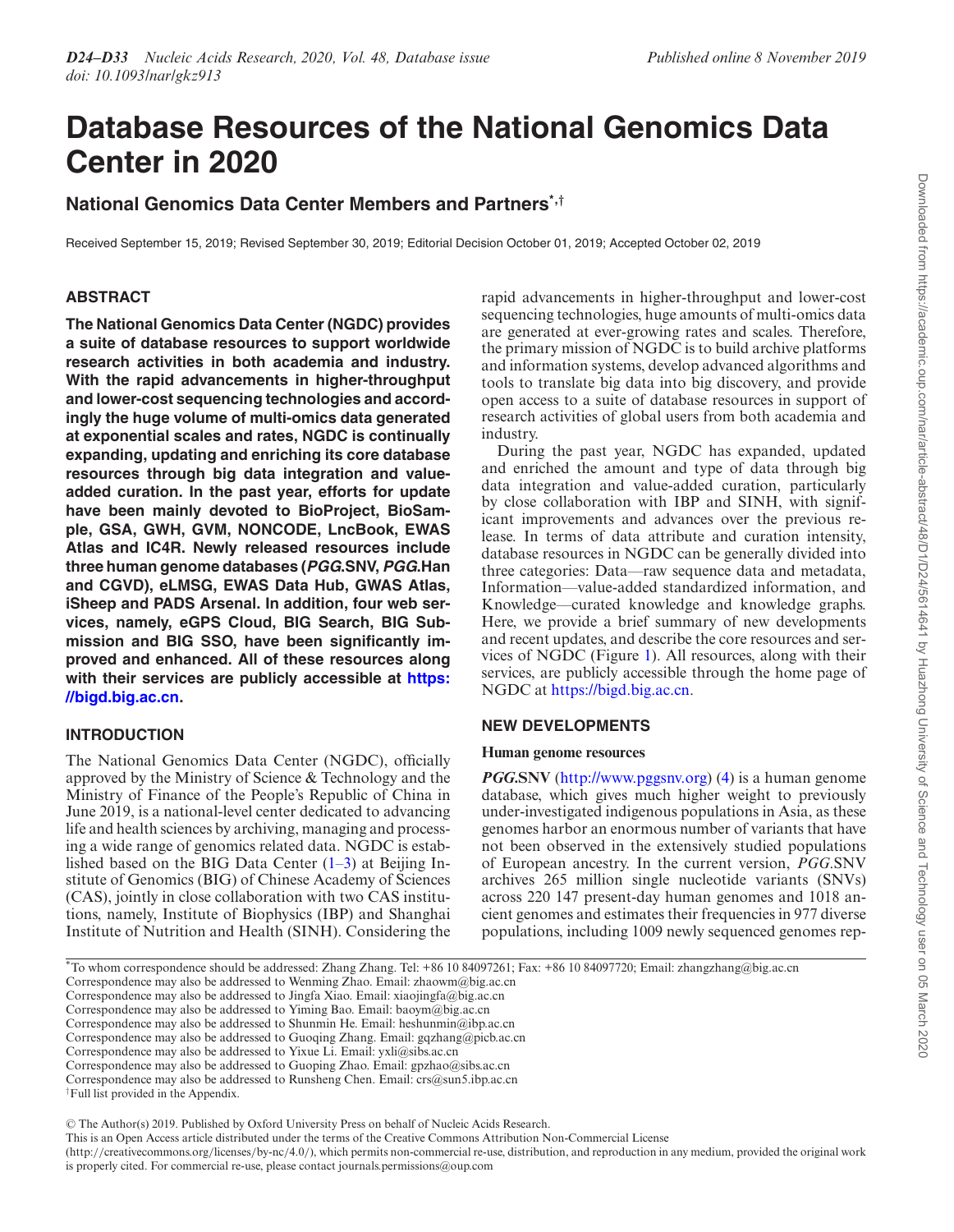<span id="page-1-0"></span>

**Figure 1.** The National Genomics Data Center's core data resources. Three categories, namely, data, information and knowledge, are adopted to represent resources that are typically to deposit raw data/metadata (archives), house value-added information (databases) and integrate validated knowledge through literature curation (knowledgebases), respectively. It is noted that there are several databases that are not introduced in this report, namely, BioCode––Biological Tool Codes, GEN––Gene Expression Nebulas, iDog––Integrated Resource for Dog. A full list of data resources, [which contains links to each resource, is available at](https://bigd.big.ac.cn/databases) https://bigd.big.ac. cn/databases.

resenting 16 indigenous populations living in unusual environments (e.g. tropical forests and highlands) in East Asia and Southeast Asia. For each variant, *PGG*.SNV provides various approaches to query SNV information and nine types of annotations. In addition, *PGG*.SNV offers usersfriendly interfaces for data browsing and search and is equipped with an online tool for estimation of population genetic diversity and evolutionary parameters.

*PGG***.Han** [\(http://www.pgghan.org\)](http://www.pgghan.org) (detailed in [\(5\)](#page-6-0) in this issue) is a population genome database, which serves as the central repository of genomic data of the Han Chinese Genomes Initiative (Phase I). *PGG*.Han archives wholegenome sequencing or high-density genome-wide SNVs of 114 783 Han Chinese individuals (a.k.a. the Han100K), representing geographical sub-populations covering 33 of the 34 administrative divisions of China, as well as Singapore. *PGG*.Han provides: (i) an interactive interface for visualization of the fine-scale genetic structure of the Han Chinese population; (ii) genome-wide allele frequency of hierarchical sub-populations; (iii) ancestry inference for individual samples and controlling population stratification based on nested ancestry informative marker panels; (iv) a population-structure-aware shared control for genotype–phenotype association studies and (v) a Han-Chinese-specific reference panel for genotype imputation. Computational tools are implemented in *PGG*.Han and an online user-friendly interface is provided for data analysis and visualization.

**The Chinese Genomic Variation Database** (CGVD; https: [//bigd.big.ac.cn/cgvd\) \(detailed in \(6\) in this issue\) is a ge](https://bigd.big.ac.cn/cgvd)nomic variation database for Chinese populations. CGVD is a sub-project of the CAS Precision Medicine Initiative project (CASPMI) [\(7\)](#page-6-0), with the aim to establish the CAS professional cohort with whole-genome deep sequencing  $(25-30\times)$  and build precise reference genomes for different Chinese sub-populations. In comparison with *PGG*.Han, CGVD features high-coverage sequencing data of 991 individuals of the CASPMI cohort and 301 Chinese individuals from the 1000 Genome Project (1KGP). Accordingly, it houses genomic variations of 48.30 million SNVs and 5.77 million small indels; in contrast to dbSNP [\(8\)](#page-6-0), 28.49 million (46.67%) SNVs and 2.25 million (31.88%) indels are novel, indicating the advantage of deeper whole-genome sequencing coverage or/and the heterogeneity of genetic background in Chinese populations. Moreover, CGVD provides star-allele frequencies of drug metabolism related genes that are essential for pharmacogenomics studies in CASPMI and 1KGP related populations. It also integrates curated knowledge of genomic variation impacts on drug absorption, distribution, metabolism, excretion and toxicity.

### **GWAS Atlas**

GWAS Atlas [\(https://bigd.big.ac.cn/gwas\)](https://bigd.big.ac.cn/gwas) (detailed in [\(9\)](#page-6-0) in this issue) is a manually curated resource of genomewide variant-trait associations in plants and animals. In the current version, GWAS Atlas contains 75 467 varianttrait associations for 614 traits across seven cultivated plants (cotton, Japanese apricot, maize, rapeseed, rice, sorghum and soybean) and two domesticated animals (goat and pig), which were manually extracted and curated from 254 publications. More importantly, associations and traits are annotated and presented based on a set of ontologies (Plant Trait Ontology, Animal Trait Ontology for Livestock, etc.). Taken together, GWAS Atlas integrates high-quality curated GWAS associations for animals and plants and accordingly serves as a valuable resource for genetic research of important traits and breeding application.

#### **EWAS Data Hub**

Over the past decade, a large amount of epigenetic data, especially those sourced from DNA methylation array, has been accumulated as a result of numerous EWAS (epigenome-wide association study) projects. Hence, [we present EWAS Data Hub \(https://bigd.big.ac.cn/ewas/](https://bigd.big.ac.cn/ewas/datahub) datahub) (detailed in [\(10\)](#page-6-0) in this issue), a data hub for collecting and normalizing DNA methylation array data as well as archiving associated metadata. The current release of EWAS Data Hub integrates a comprehensive collection of DNA methylation array data from 75 344 samples. Based on an effective normalization method to remove batch effects among different datasets, EWAS Data Hub provides high-quality reference DNA methylation profiles in terms of different contexts, involving 81 tissues/cell types (that contain 25 brain parts and 25 blood cell types), six ancestry categories, and 67 diseases (including 39 cancers).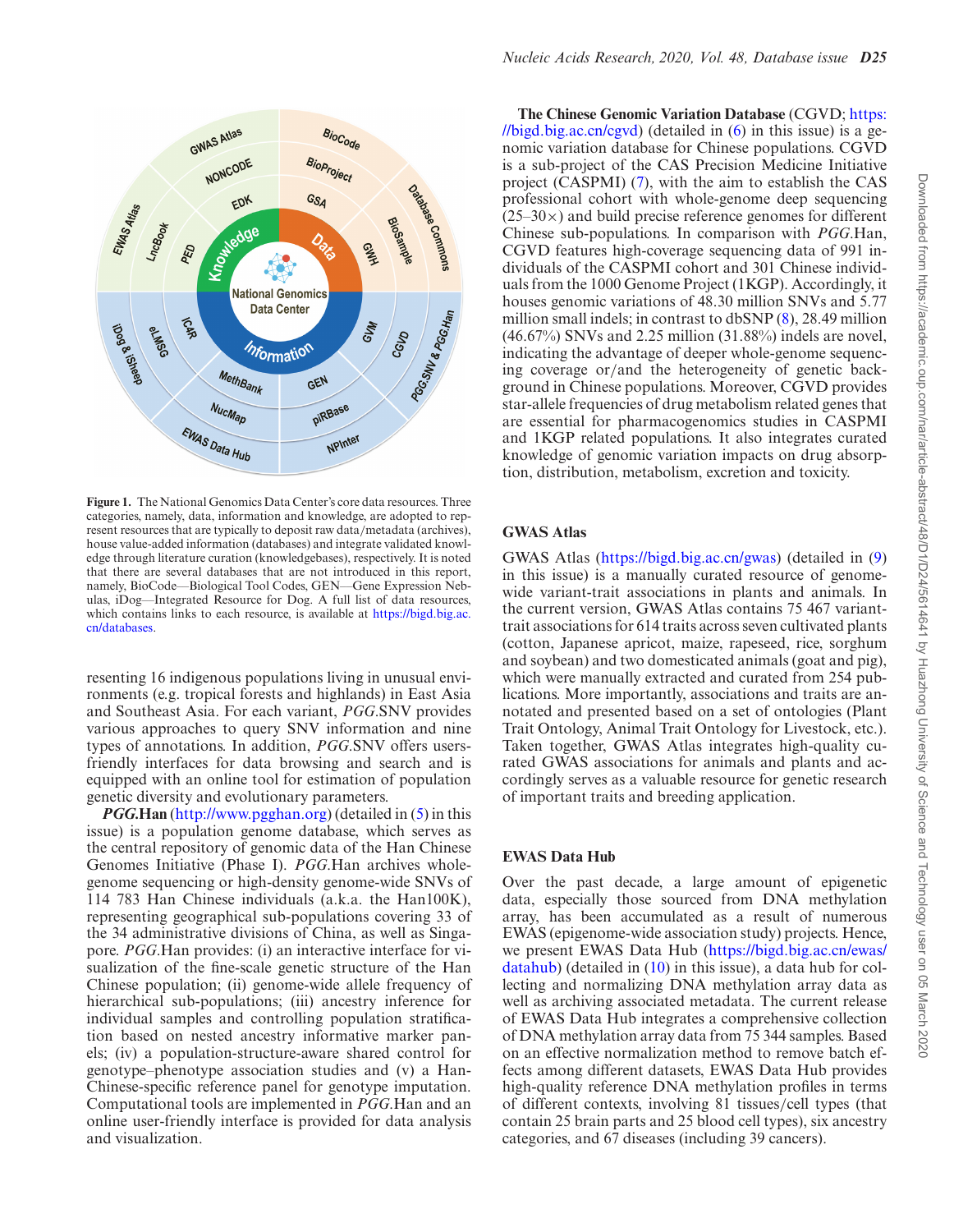#### **iSheep**

iSheep [\(https://bigd.big.ac.cn/isheep\)](https://bigd.big.ac.cn/isheep) is a specialized genomics resource for sheep (*Ovis aries*), providing a wealth of information on genotype and phenotype association, domestication and climatic adaptation of domestic sheep as well as their wild relatives. The current version of iSheep houses 70 390 968 unique SNPs and 12 318 530 indels obtained from 2777 samples (including 355 samples with whole-genome sequences, 1512 samples with 50K-BeadChip and 911 samples with 600K-BeadChip) and provides comprehensive phenotypic information of 1459 worldwide sheep breeds. Meanwhile, iSheep offers an online tool to investigate the variations between individuals or among populations. Collectively, iSheep is a valuable genomics resource for the sheep research community, helpful to promote molecular breeding and farming industry for improved production traits.

#### **eLMSG**

eLMSG (eLibrary of Microbial Systematics and Genomics; [http://www.biosino.org/elmsg\)](http://www.biosino.org/elmsg) is a web microbial library that integrates not only taxonomic information, but also genomic information and phenotypic information (including morphology, physiology, biochemistry and enzymology). The taxonomic system of eLMSG is manually curated and composed of all validly and some effectively published taxa. For each taxon, the Latin name, taxon ID (NCBI taxonomy), etymology, rank, lineage, the dates of effective and/or valid publication, feature descriptions, nomenclature type and references for the proposal and emendations during the history of the taxon are presented. Besides these data, the species taxa contain information about 16S rRNA gene and/or genome sequences. All publicly available genome data of each type species including both type and non-type strains were collected, and if needed, re-annotated using the standardized analysis pipeline. Furthermore, pan-genomic data analyses were conducted for species with  $\geq$ 5 genome sequences available. Finally, for all type species, taxonomically relevant phenotypic data were extracted and curated from literatures, which were further indexed into eLMSG as searchable and analyzable data records. Taken together, eLMSG is a comprehensive web platform for studying microbial systematics and genomics, potentially useful for better understanding microbial taxonomy, natural evolutionary processes and ecological relationships.

#### **PADS Arsenal**

PADS Arsenal [\(https://bigd.big.ac.cn/padsarsenal\)](https://bigd.big.ac.cn/padsarsenal) (detailed in this issue) is a comprehensive public database of prokaryotic defense systems related genes (PADS). To address the challenges of ever-increasing prokaryotic genomic data and the progressive discovery of novel defense systems, we develop PADS Arsenal for browsing, searching, and analyzing various defense system genes. In the current version, PADS Arsenal integrates 6 600 264 defense systems genes, which belong to 18 defense systems, 63 701 genomes and 33 390 species of archaea and bacteria. In addition, it supports defense system gene analysis by equipping with an interactive online pipeline that includes se-

quence homology search, multiple sequence alignment and phylogenetic analysis. Meanwhile, PADS Arsenal provides a presence-absence variation (PAV) analysis function to visualize the dynamic variation of defense system genes. Collectively, PADS Arsenal integrates a comprehensive collection of defense system genes in archaea and bacteria and thus provides valuable resources to facilitate development of novel genome editing, engineering and regulation tools.

## **RECENT UPDATES**

#### **BioProject and BioSample**

BioProject [\(https://bigd.big.ac.cn/bioproject\)](https://bigd.big.ac.cn/bioproject) and BioSample [\(https://bigd.big.ac.cn/biosample\)](https://bigd.big.ac.cn/biosample), designed in compliance with INSDC (International Nucleotide Sequence Database Collaboration; a joint initiative by DDBJ, EMBL-EBI and NCBI) standards, are two public repositories of biological projects and biological samples, respectively. They collect and store descriptive metadata and information about biological projects and biological materials used for experiments. By providing a centralized access to all public projects and reciprocal links to their related data, BioProject supports various projects in terms of data types, ranging from genomic, transcriptomic, epigenomic and metagenomic sequencing projects to genome-wide association studies (GWAS) and variation analyses. Similarly, BioSample serves as a centralized access to all public samples and reciprocal links to BioProject as well as other relevant database resources. In the past year, BioSample has been significantly upgraded by adding the batch submission functionality and allowing users to submit information of multiple samples in a single table, which consequently had greatly improved the efficiency of data submission. As of August 2019, BioProject houses a total of 1248 biological projects submitted by 734 users from 219 organizations and BioSample includes a total of 87 107 samples from 482 species, presenting a dramatic increase in data submission (Figure [2\)](#page-3-0).

#### **Genome Sequence Archive**

As a public data repository for archiving raw sequence reads, the Genome Sequence Archive (GSA; https://bigd. [big.ac.cn/gsa\) \(11\) accepts data submissions from all over](https://bigd.big.ac.cn/gsa) the world and provides free access to all publicly available data for global scientific communities. Over the past year, GSA has been significantly enhanced by upgrading the metadata submission functionality to enable batch submission of experiments and runs in a single table. Till August 2019, GSA has archived a total of 55 057 Experiments and 59 566 Runs and housed >1200 Terabytes of submitted raw sequence data (Figure [2\)](#page-3-0), showing the doubled volume by comparison with the previous release last August (namely, ∼580 TB). According to the statistics (https://bigd.big.ac. [cn/gsa/statistics\), data housed in GSA were submitted from](https://bigd.big.ac.cn/gsa/statistics) 150 organizations and reported in >100 scientific journals, including Cell, Genome Research, Genomics Proteomics Bioinformatics, Nature, Plant Cell and PNAS. More importantly, GSA has been designated as supported repository for genes and gene expression data by Elsevier. All released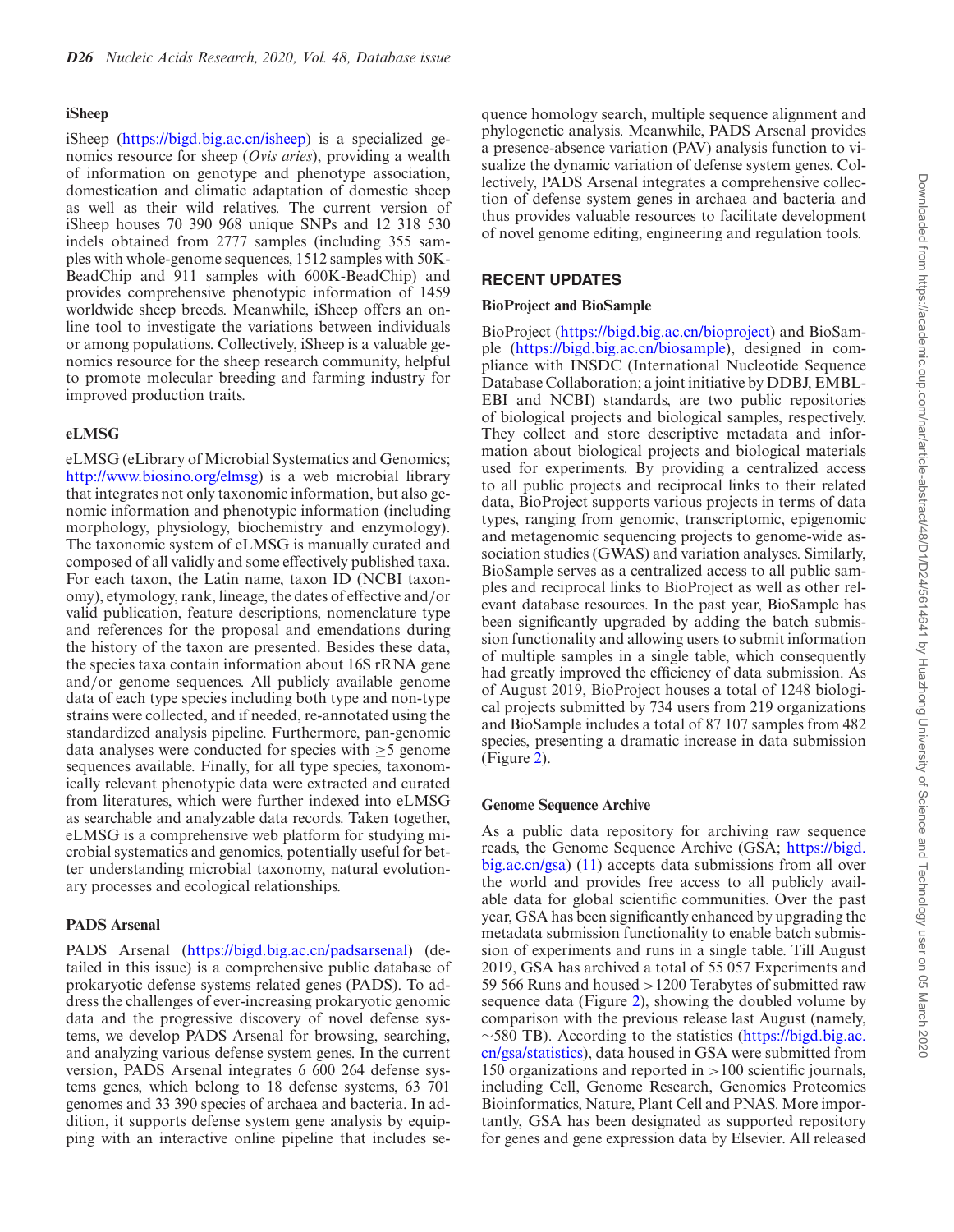<span id="page-3-0"></span>

**Figure 2.** Statistics of data submissions to BioProject, BioSample, and GSA. (**A**) Data statistics of BioProject and BioSample. (**B**) Data statistics of Experiments and Runs as well as submitted files' size in GSA. All [statistics are frequently updated and publicly available at](https://bigd.big.ac.cn/bioproject) https://bigd.big. ac.cn/bioproject, <https://bigd.big.ac.cn/biosample> and https://bigd.big.ac. cn/gsa.

data in GSA are publicly accessible and downloadable at [ftp://download.big.ac.cn/gsa/.](ftp://download.big.ac.cn/gsa/)

#### **Genome Warehouse**

The Genome Warehouse (GWH; https://bigd.big.ac.cn/ [gwh\) is a public archival resource housing genome-scale](https://bigd.big.ac.cn/gwh) data for a wide range of species. For each collected genome assembly, GWH incorporates detailed descriptive information, including metadata of biological sample, genome assembly, sequence data and genome annotation, and offers standardized quality control for genome sequence and genome annotation. Notably, in this version, the sequences of the northern Han reference genome (NH1.0; GWHAAAS00000000) has been deposited in GWH, which was *de novo* assembled with a contig N50 size of 3.6 Mb and a scaffold N50 size of 46.63 Mb (see [\(7\)](#page-6-0) for details). In addition, GWH has been significantly upgraded by accepting updated submissions (including both genome sequence and updates of genome annotation) and improving web services for data submission, release and sharing. In particular, GWH provides data visualization for both genome sequence and genome annotation powered by JBrowse [\(12\)](#page-7-0) and offers statistics and charts in light of assembly, genome, sequencing platform, assembly method, organization and download. Till September 2019, GWH has accepted 649 data submissions from organizations both nationally and internationally and covered a broad diversity of species, e.g. animals, plants, fungi, bacteria, archaea and viruses. Among them, 133 genome assemblies have been publicly released and reported in 19 international journals.

#### **Genome Variation Map**

The Genome Variation Map (GVM; https://bigd.big.ac.cn/ [gvm\) \(13\) is a public database of genome variations, includ](https://bigd.big.ac.cn/gvm)ing single nucleotide polymorphisms (SNP) and small insertions and deletions (indel). Different from dbSNP that only accepts human data submissions, GVM collects genome variations for a wide range of species and accepts submissions of different types of genome variations from all over the world. In the current version, GVM incorporates a total of ∼8.4 billion variants for 13 animals and 19 plants, including 7.2 billion SNPs and 1.2 billion indels. By comparison with the previous version, it has been updated by integrating 47 million variants from two newly added species (diploid wheat and cat). In addition, GVM has accepted 24 genome variation data submissions involving 23 056 samples from 10 species.

#### **Non-coding RNA Resources**

**NONCODE** [\(http://www.noncode.org\)](http://www.noncode.org) [\(14\)](#page-7-0) is an integrated knowledgebase dedicated to the complete collection and annotation of non-coding RNAs (ncRNA). Almost all the types of ncRNAs (excluding tRNAs and rRNAs) were filtered automatically from literatures and other public databases and were later manually curated. The ncRNA sequences and their related information (such as chromosomal information, conservation, function, etc.) were collected and recorded. BLAST alignment search service and access through our custom UCSC Genome Browser were also incorporated. In the current version (v5.0), 17 species are included in NONCODE (human, mouse, cow, rat, chicken, fruit fly, zebrafish, nematode, yeast, Arabidopsis, chimpanzee, gorilla, orangutan, rhesus macaque, opossum platypus and pig). Consequently, NONCODE collects a total of 548,640 long ncRNAs (lncRNA), coupled with their expression profiles identified based on RNA-seq data for human and mouse as well as their predicted functions. Moreover, it also includes human lncRNA–disease relationships and SNP–lncRNA–disease relationships, human exosome lncRNA expression profiles and predicted RNA secondary structures of human transcripts.

**NPInter** [\(http://bigdata.ibp.ac.cn/npinter\)](http://bigdata.ibp.ac.cn/npinter) [\(15\)](#page-7-0) is a database that documents experimentally identified functional interactions between ncRNAs (except tRNAs and rRNAs), especially lncRNAs, and protein related biomacromolecules (proteins, mRNAs or genomic DNAs). NPInter provides the scientific community with a comprehensive and integrated tool for efficient browsing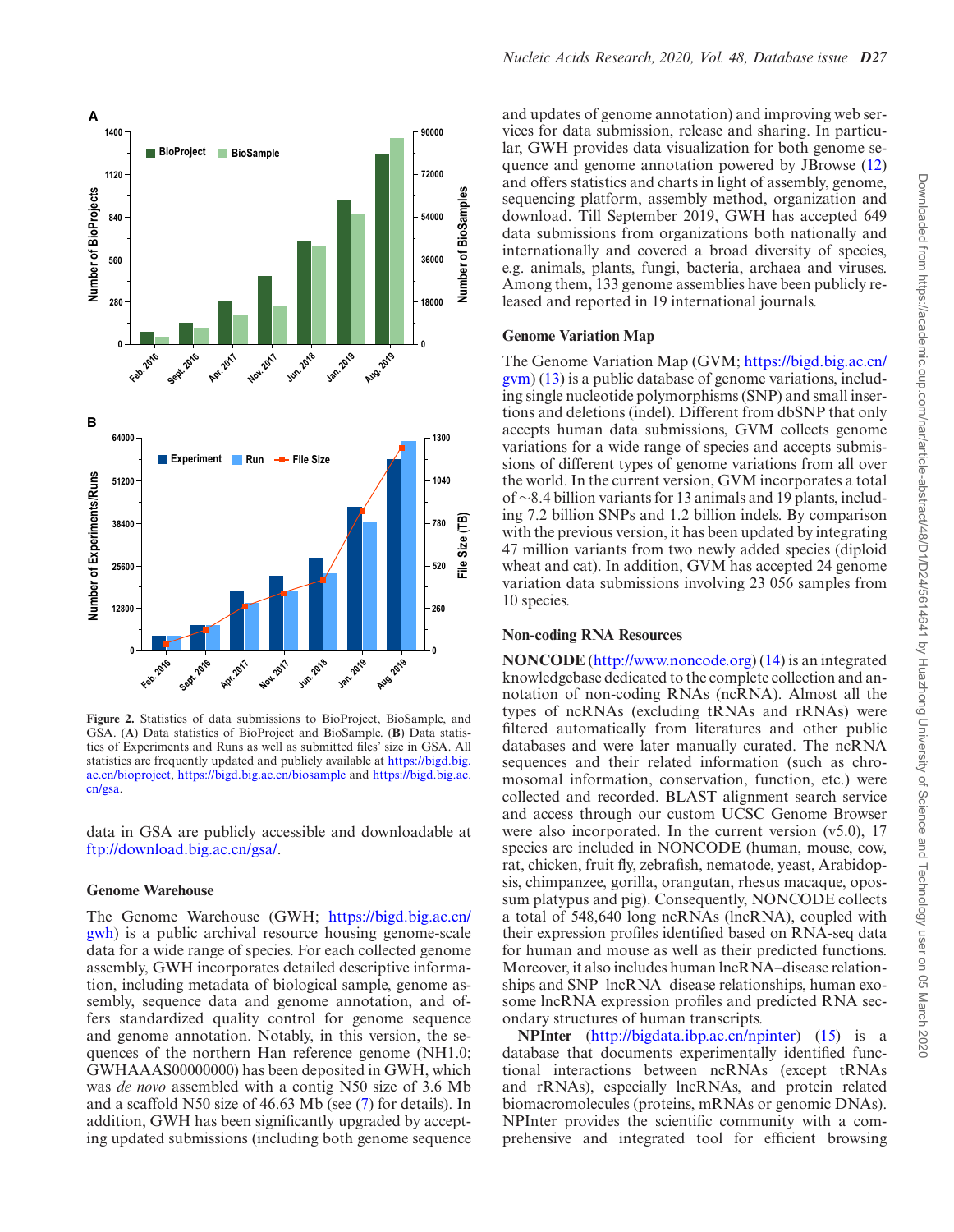and extraction of information on interactions between ncRNAs and biomolecules. With the development of high-throughput biotechnology, such as cross-linking immunoprecipitation (CLIP-seq) and Chromatin Isolation by RNA purification (ChIRP-seq), the number of known ncRNA interactions, has grown rapidly in recent years. In the current release, NPInter houses 609 020 RNA-RNA interactions, 488 315 RNA–protein interactions and 892 737 RNA–DNA interactions, and provides more user-friendly interfaces and functional modules.

**piRBase** (http://www.regulatoryrna.org/database/ [piRNA/\) \(16\) is a comprehensive database of piRNA](http://www.regulatoryrna.org/database/piRNA/) sequences, which are a class of small RNAs that is mainly expressed in animal germ line. piRBase integrates various piRNA-related high-throughput data in multiple species, leading to the largest collection of piRNAs and their annotations. Since its launch in 2014, piRBase has incorporated 264 datasets from 21 organisms and accordingly housed a total of ∼173 million piRNAs up to now. Furthermore, piRBase provides comprehensive annotations of piRNA sequences and genomic loci as well as piRNA targets and disease-related piRNAs. In addition, epigenetic and post-transcriptional regulation data were systematically integrated to support piRNA functional study.

**LncBook** [\(17\)](#page-7-0) [\(https://bigd.big.ac.cn/lncbook\)](https://bigd.big.ac.cn/lncbook) and **LncR-NAWiki** [\(18\)](#page-7-0) [\(https://bigd.big.ac.cn/lncrnawiki\)](https://bigd.big.ac.cn/lncrnawiki), are two dedicated resources of human lncRNAs, through expert curation and community curation, respectively. In the past year, LncBook has been updated by removing 1196 redundant lncRNA transcripts and updating genomic annotations of 1046 lncRNA transcripts. As a result, Lnc-Book provides a high-quality collection of 268 848 nonredundant lncRNA transcripts and 140 356 lncRNA genes. Also, LncBook presents tissue-specific lncRNAs (TS lncR-NAs) for different tissues; among the 32 tissues, testis has the largest number of TS lncRNAs (9024 lncRNAs) and the following tissue is brain (2297 lncRNAs). In addition, LncBook is equipped with an online tool for coding potential prediction, which is able to accurately identify lncR-NAs in a wide range of species [\(19\)](#page-7-0). On the other side, LncRNAWiki [\(18\)](#page-7-0), a wiki-based platform for community curation of human lncRNAs, has been updated by curating 291 human lncRNAs with functional experiment evidence, including 149 newly added lncRNAs and 142 existing lncRNAs with updated publications. Also, 65 redundant lncRNAs based on the approved and alias symbols [\(https://www.genenames.org\)](https://www.genenames.org) were removed. Consequently, in the current release, the number of functionally validated human lncRNAs in LncRNAWiki has grown to 1951. Together, LncBook and LncRNAWiki are of great potential to achieve comprehensive integration of human lncRNAs and their annotations [\(20\)](#page-7-0).

#### **RNA Editing Resources**

Editome Disease Knowledgebase (EDK; https://bigd.big. [ac.cn/edk\) \(21\) and Plant Editosome Database \(PED;](https://bigd.big.ac.cn/edk) https: [//bigd.big.ac.cn/ped\) \(22\) are two RNA editing resources](https://bigd.big.ac.cn/ped) for human and plants, respectively. In the updated version, EDK incorporates two new diseases associated with 51 ex-

perimentally validated abnormal editing events located in six mRNAs, and 10 aberrant activities involved with two editing enzymes. Furthermore, to provide an easy-to-use and downloadable reference for further functional investigation on individual RNA editing event, EDK incorporates detailed structured annotation information for each editing site, including gene, specific gene region, molecular effect, editing enzyme, associated disease and/or phenotype. As a featured database of RNA editosome in plants [\(22,23\)](#page-7-0), PED has been updated by integrating two more editing factors, which had been recently verified to be involved in RNA editing processes and related to important phenotypes in Arabidopsis and new maize variety. Collectively, EDK and PED integrate more valuable information of editing enzymes (factors) and/or editing events associated with phenotypes, so as to help users facilitate systematic investigations on RNA editing machinery in both human and plants.

#### **MethBank**

The Methylation Bank (MethBank; https://bigd.big.ac.cn/ [methbank\) \(24,25\) is a databank of genome-wide DNA](https://bigd.big.ac.cn/methbank) methylomes across a variety of species, with particular focus on human health and aging, animal embryonic development and plant growth and development. In the current version, MethBank offers 43 consensus reference methylomes (CRM) for human owing to large-scale DNA methylation array data public available, which are sourced from 10 healthy human tissues including 4577 peripheral blood samples, 26 prostate samples, 241 saliva samples, 322 skin samples, 98 breast samples, 38 colon samples, 206 kidney samples, 50 liver samples, 150 lung samples and 56 thyroid samples. In addition to CRMs, MethBank provides single-base resolution methylomes (SRM) based on wholegenome bisulfite sequencing data from human, plants and animals. Up to now, MethBank includes 40 SRMs from 26 healthy human tissues, 336 from different developmental stages in five economical plants and 18 from gametes and early embryos in two model animals. In addition, Meth-Bank provides useful information on methylation data analysis tools, helpful for users to easily find any tool of interest.

#### **EWAS Atlas**

EWAS Atlas [\(https://bigd.big.ac.cn/ewas\)](https://bigd.big.ac.cn/ewas) [\(26\)](#page-7-0) is a curated knowledgebase of epigenome-wide association studies. During the past year, it has been enriched by adding a total of 121 156 EWAS associations manually extracted and curated from 191 publications. It is noted that the MethylationEPIC (850K/EPIC) array becomes increasingly popular, so that the number of 850K-based publications in EWAS Atlas has increased accordingly. In addition, the online trait enrichment tool was further enhanced and EWAS knowledge graph [\(https://bigd.big.ac.cn/ewas/network\)](https://bigd.big.ac.cn/ewas/network) was newly developed to visualize and explore trait-gene networks. Till September 2019, EWAS Atlas has integrated 450 328 high-quality EWAS associations derived from 1003 studies in 401 publications, including 135 tissues/cell lines, 409 traits, 2689 cohorts and 409 ontology entities.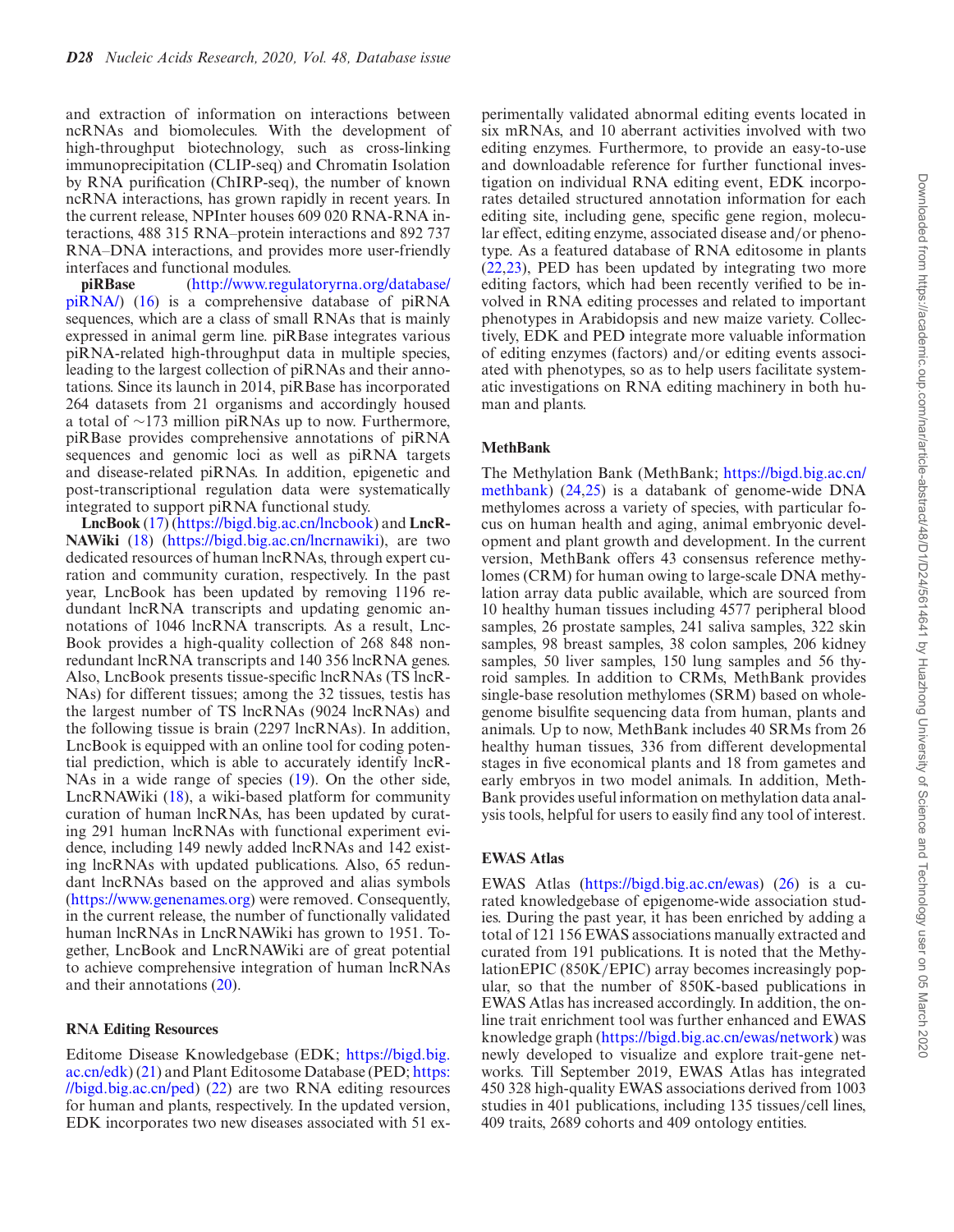#### **Information Commons for Rice**

Information Commons for Rice (IC4R; [http://ic4r.org\)](http://ic4r.org) [\(27,28\)](#page-7-0) is a comprehensive resource dedicated to integrating multi-omics data for rice. To improve the completeness of gene structure and identify novel genes, the current implementation of IC4R incorporates a new gene annotation system IC4R-2.0 that is built based on a large number of 1503 public RNA-seq datasets, accordingly achieving higher integrity and quality by comparison with previous annotation systems. Specifically, IC4R-2.0 contains 56,221 protein-coding gene loci corresponding to 80 039 mRNAs, among which more than 27 000 gene loci are substantially improved with structural modification, 456 novel genes are identified, and 3215 lncRNAs and 4373 circular RNAs are annotated. In addition, although IC4R offers a high-density rice variation map of ∼18 million SNPs, these raw SNPs are not readily usable for population genetics, evolutionary analysis, association studies or genomic breeding in rice. To satisfy various needs of rice researchers on data mining of the integrated genotypic data, a committed module––SnpReady for Rice (SR4R, [http://sr4r.ic4r.org\)](http://sr4r.ic4r.org), is developed and deployed in IC4R. SR4R features the lowest SNP redundancy and highest genetic diversity of rice populations. Currently, SR4R mainly integrates four reference SNP panels, including 'hapmapSNPs' after data filtration and genotype imputation, 'tagSNPs' selected from linkage disequilibrium (LD)-based redundancy removal, 'fixed-SNPs' selected from genes exhibiting selective sweep signatures, and 'barcodeSNPs' selected from DNA fingerprinting simulation. The associated SNPs in these four panels as well as online toolkits are publicly available and downloadable.

#### **LSD**

The leaf senescence database (LSD; https://bigd.big.ac.cn/ [lsd\) \(29,30\) is dedicated to the comprehensive collection of](https://bigd.big.ac.cn/lsd) senescence-associated genes (SAGs) and their corresponding mutants through manual curation. In the current version (v3.0; see an update in [\(31\)](#page-7-0) in this issue), LSD incorporates 5,853 SAGs and 617 mutants from 68 species. Notably, it integrates leaf senescence-associated transcriptome data in *Arabidopsis*, rice, soybean and poplar and identifies senescence-differentially expressed small RNAs (SensmRNA) in *Arabidopsis*. Moreover, LSD contains senescence phenotypes of 90 natural accessions (ecotypes) and 42 images of ecotypes in *Arabidopsis* and collects mutant seed information of *SAG*s in rice. Also, interaction pairs between Sen-smRNAs and senescence-associated transcription factors are integrated into LSD. Collectively, the updated LSD has the great potential to continue to provide useful information for the plant research community.

#### **Database Commons**

[Database Commons \(https://bigd.big.ac.cn/](https://bigd.big.ac.cn/databasecommons) databasecommons), a catalog of global biological databases, provides open access to a comprehensive collection of publicly available databases and their descriptive metadata. Currently, it catalogues a total of 4615 databases, involving more than 7000 publications and

 $\sim$ 2000 organizations throughout the world. In the past year, Database Commons has been updated by assigning category tag(s) to each database, linking related databases and providing citation information according to Europe PMC [\(32\)](#page-7-0). Importantly, to improve the quality of descriptive metadata for each database, we sent invitations to database owners (according to the publications) to call for community curation of their own databases. As a result, a total of 287 database owners have responded and made valuable curations to 345 databases.

#### **eGPS Cloud**

eGPS Cloud [\(http://egpscloud.big.ac.cn\)](http://egpscloud.big.ac.cn) [\(33\)](#page-7-0) is a multifunctional web portal that integrates comprehensive multiomics tools and provides online data analysis services for studying evolutionary Genotype-Phenotype Systems (eGPS). In the current release, eGPS Cloud is equipped with 15 tools and 20 visualization scripts, accordingly delivering four modularized web services, that is, genomics data analysis, population data analysis, evolutionary & network data analysis, and multi-omics data visualization. It allows users to configure customized parameters for different tools and perform various data analysis online in a straightforward and friendly manner. Ongoing efforts are linking eGPS Cloud with GSA in order to provide users with seamless services for raw sequence data analysis.

#### **BIG Search**

BIG Search [\(https://bigd.big.ac.cn/search\)](https://bigd.big.ac.cn/search) is a distributed and scalable full-text search engine built based on Elasticsearch (a highly scalable open-source search and analytics engine, [https://www.elastic.co/\)](https://www.elastic.co/). It features cross-domain search and facilitates users to gain access to a wide range of biological data almost in real-time. In the current version, BIG Search includes data indexes from all NGDC's resources and 25 partner resources (see details at https: [//bigd.big.ac.cn/partners\). Additionally, EBI data resources](https://bigd.big.ac.cn/partners) have also been integrated into BIG Search powered by EBI Search RESTful API [\(34\)](#page-7-0). In summary, BIG Search has been significantly updated by incorporating more data indexes from internal and external resources and displaying search results in a more user-friendly manner.

### **BIG Submission**

BIG Submission [\(https://bigd.big.ac.cn/gsub\)](https://bigd.big.ac.cn/gsub) is a one-stop submission portal that provides submission services for a series of database resources in NGDC, including BioProject, BioSample, GSA, GWH and GVM. During the past year, BIG Submission has been upgraded by optimizing the web interfaces and expanding the storage and computing resources, with the purpose to meet the needs of the rapid growth of data submissions. Importantly, it has been equipped by Aspera, a high-speed transfer tool that can greatly improve the data transfer efficiency and provide users with better submission experiences.

#### **BIG SSO**

BIG Single Sign-On (SSO; [https://bigd.big.ac.cn/sso\)](https://bigd.big.ac.cn/sso) is a user access control system that refers to systems where a sin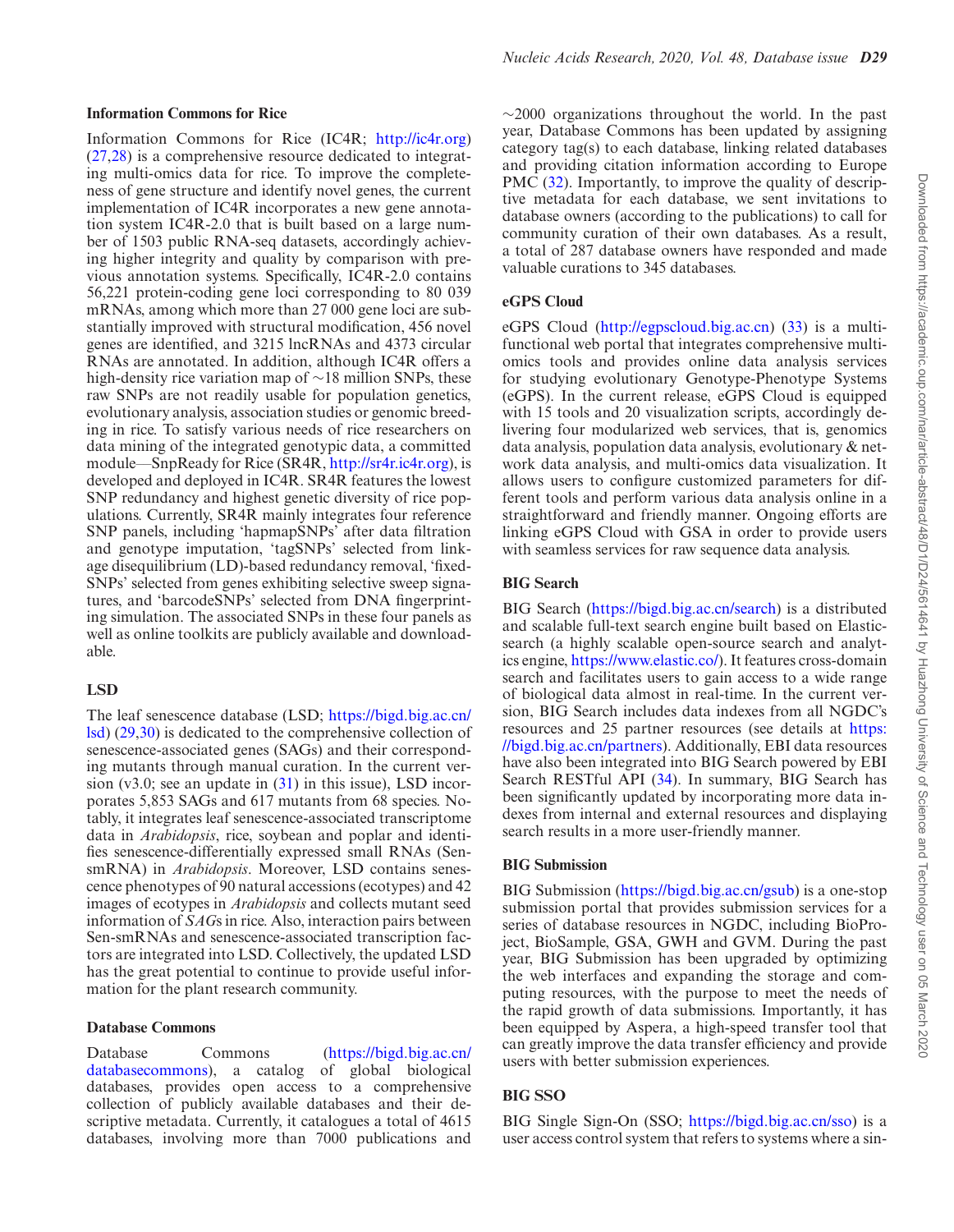<span id="page-6-0"></span>gle authentication provides access to multiple applications by passing the authentication token seamlessly to configured applications. In the past year, HTTPS protocols have been deployed in all web sites for security transfer, so that the BIG SSO system has been updated to be much safer and more reliable. Meanwhile, services for user registration and update have been enhanced and delivered as a micro-service.

# **CONCLUDING REMARKS**

NGDC provides a family of database resources through big data deposition, integration and translation, with the aim to support worldwide research activities in both academia and industry. In the past year, it has been significantly updated by archiving more data submissions, performing value-added curation, and improving web interfaces and services. And most importantly, it has been enhanced as the national center by joint efforts from BIG, IBP and SINH, forming an excellent line-up of field experts from the three institutions. Ongoing and future efforts are standardization of data models and curation processes, unification of web interfaces and SSO authentication across database resources, establishment of cloud infrastructure for big data storage and transfer, and development of a variety of databases and tools to facilitate the translation of big data into big discovery. NGDC is open to worldwide collaborations, particularly seeking the possibility to collaborate with INSDC members in dealing with big data archive. In addition, NGDC promotes big data sharing at a worldwide scale by setting up the Global Biodiversity and Health Big Data Alliance (BHBD; [http://bhbd-alliance.org\)](http://bhbd-alliance.org); by July 2019, 20 organizational members from 11 countries have joined the BHBD Alliance, with active collaborations in organizing international meetings/symposia, training courses and joint research projects. With more stable support from the government and CAS, NGDC will continue to grow to deliver a wide range of data resources and services in aid of both domestic and international research activities.

## **ACKNOWLEDGEMENTS**

We thank a number of users for submitting data, sending suggestions, reporting bugs and getting involving in community curation. The National Genomics Data Center is indebted to its funders, including the Ministry of Science  $\&$ Technology and the Ministry of Finance of the People's Republic of China as well as Chinese Academy of Sciences. We would like to express our sincere thanks to the late Professor Bailin Hao (1934–2018), a leading bioinformatician of his generation, who had first advocated the establishment of national center since the 1990s.

## **FUNDING**

Strategic Priority Research Program of the Chinese Academy of Sciences [XDA19050302, XDB13040500, XDB13040100]; National Key Research & Development Program of China [2018YFD1000505, 2018YFC2000100, 2018YFC1406902, 2018YFC0910400, 2018YFC0310602, 2017YFC1201200, 2017YFC0908405, 2017YFC0908404, 2017YFC0908403, 2017YFC0907505, 2017YFC0907503,

2017YFC0907502, 2016YFE0206600, 2016YFC0906403, 2016YFC0903003, 2016YFC0901904, 2016YFC0901903, 2016YFC0901702, 2016YFC0901604, 2016YFC0901603, 2016YFB0201702]; National Natural Science Foundation of China [91731303, 81670462, 31970565, 31871328, 31871294, 31801104, 31771465, 31771410, 31771388, 31671360, 31571358, 31525014, 1470330, 31961130380, 31711530221]; UK Royal Society-Newton Advanced Fellowship [NAF\R1\191094]; International Partnership Program of the Chinese Academy of Sciences [153F11KYSB20160008, 153D31KYSB20170121]; 13th Five-year Informatization Plan of Chinese Academy of Sciences [XXH13505-05]; Key Program of the Chinese Academy of Sciences [KJZD-EW-L14]; Key Research Program of Frontier Sciences of the Chinese Academy of Sciences [QYZDJ-SSW-SYS009]; Key Technology Talent Program of the Chinese Academy of Sciences; The 100 Talent Program of the Chinese Academy of Sciences; K.C. Wong Education Foundation; The Youth Innovation Promotion Association of the Chinese Academy of Sciences [2019104, 2018134, 2017141]; The Special Project on Precision Medicine under the National Key R&D Program [SQ2017YFSF090210]; The Open Biodiversity and Health Big Data Initiative of IUBS. Funding for open access charge: Strategic Priority Research Program of the Chinese Academy of Sciences.

*Conflict of interest statement.* None declared.

# **REFERENCES**

- 1. BIG Data Center Members (2017) The BIG Data Center: from deposition to integration to translation. *Nucleic Acids Res.*, **45**, D18–D24.
- 2. BIG Data Center Members (2018) Database resources of the BIG data center in 2018. *Nucleic Acids Res.*, **46**, D14–D20.
- 3. BIG Data Center Members (2019) Database resources of the BIG data center in 2019. *Nucleic Acids Res.*, **47**, D8–D14.
- 4. Zhang,C., Gao,Y., Ning,Z., Lu,Y., Zhang,X., Liu,J., Xie,B., Xue,Z., Wang,X., Yuan,K. *et al.* (2019) PGG.SNV: Understanding the evolutionary and medical implications of human single nucleotide variations in diverse populations. *Genome Biol.*, doi:10.1186/s13059-019-1838-5.
- 5. Gao,Y., Zhang,C., Yuan,L., Ling,Y., Wang,X., Liu,C., Pan,Y., Zhang,X., Ma,X., Wang,Y. *et al.* (2020) PGG.Han: The Han Chinese Genome Database and analysis platform. *Nucleic Acids Res.*, doi:10.1093/nar/gkz829.
- 6. Zeng,J., Yuan,N., Zhu,J., Pan,M., Zhang,H., Wang,Q., Shi,S., Du,Z. and Xiao,J. (2019) CGVD: a genomic variation database for Chinese populations. *Nucleic Acids Res.*, doi:10.1093/nar/gkz952.
- 7. Du,Z., Ma,L., Qu,H., Chen,W., Zhang,B., Lu,X., Zhai,W., Sheng,X., Sun, Y., Li, W. *et al.* (2019) Whole genome analyses of chinese population and De Novo assembly of a northern han genome. *Genomics Proteomics Bioinform.*, **17**, 229–247.
- 8. Sherry,S.T., Ward,M.H., Kholodov,M., Baker,J., Phan,L., Smigielski,E.M. and Sirotkin,K. (2001) dbSNP: the NCBI database of genetic variation. *Nucleic Acids Res.*, **29**, 308–311.
- 9. Tian,D., Wang,P., Tang,B.-X., Teng,X., Li,C., Liu,X., Zou,D., Song,S. and Zhang,Z. (2019) GWAS Atlas: a curated resource of genome-wide variant-trait associations in plants and animals. *Nucleic Acids Res.*, doi:10.1093/nar/gkz828.
- 10. Xiong,Z., Li,M., Yang,F., Ma,Y., Sang,J., Li,R., Li,Z., Zhang,Z. and Bao,Y.-M. (2019) EWAS Data Hub: a resource of DNA methylation array data and metadata. *Nucleic Acids Res.*, doi:10.1093/nar/gkz840.
- 11. Wang,Y., Song,F., Zhu,J., Zhang,S., Yang,Y., Chen,T., Tang,B., Dong,L., Ding,N., Zhang,Q. *et al.* (2017) GSA: Genome Sequence Archive. *Genomics Proteomics Bioinform.*, **15**, 14–18.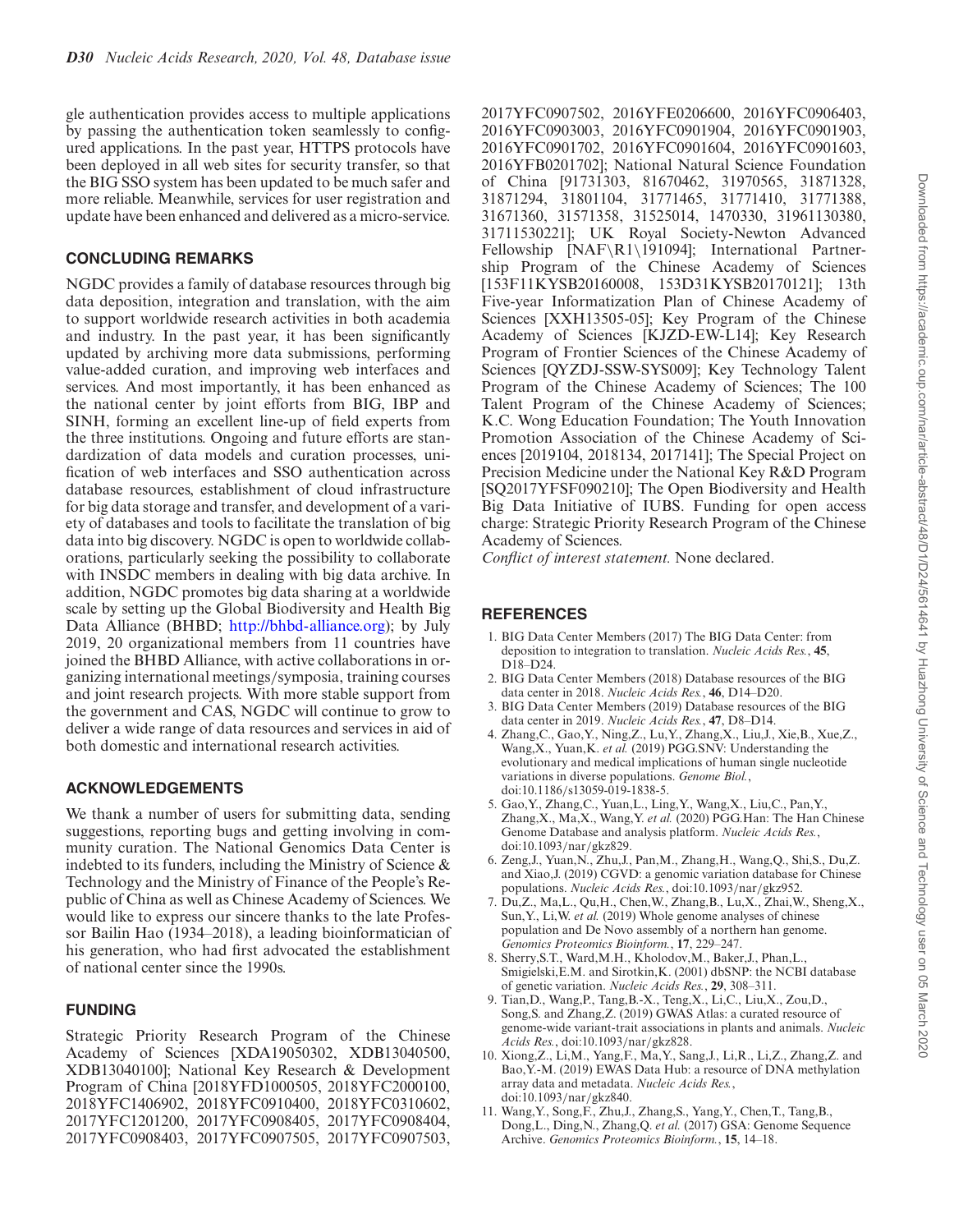- <span id="page-7-0"></span>12. Buels,R., Yao,E., Diesh,C.M., Hayes,R.D., Munoz-Torres,M., Helt,G., Goodstein,D.M., Elsik,C.G., Lewis,S.E., Stein,L. *et al.* (2016) JBrowse: a dynamic web platform for genome visualization and analysis. *Genome Biol.*, **17**, 66.
- 13. Song,S., Tian,D., Li,C., Tang,B., Dong,L., Xiao,J., Bao,Y., Zhao,W., He,H. and Zhang,Z. (2018) Genome Variation Map: a data repository of genome variations in BIG Data Center. *Nucleic Acids Res.*, **46**, D944–D949.
- 14. Fang,S., Zhang,L., Guo,J., Niu,Y., Wu,Y., Li,H., Zhao,L., Li,X., Teng,X., Sun,X. *et al.* (2018) NONCODEV5: a comprehensive annotation database for long non-coding RNAs. *Nucleic Acids Res.*, **46**, D308–D314.
- 15. Hao,Y., Wu,W., Li,H., Yuan,J., Luo,J., Zhao,Y. and Chen,R. (2016) NPInter v3.0: an upgraded database of noncoding RNA-associated interactions. *Database (Oxford)*, **2016**, baw057.
- 16. Wang,J., Zhang,P., Lu,Y., Li,Y., Zheng,Y., Kan,Y., Chen,R. and He,S. (2019) piRBase: a comprehensive database of piRNA sequences. *Nucleic Acids Res.*, **47**, D175–D180.
- 17. Ma,L., Cao,J., Liu,L., Du,Q., Li,Z., Zou,D., Bajic,V.B. and Zhang,Z. (2019) LncBook: a curated knowledgebase of human long non-coding RNAs. *Nucleic Acids Res.*, **47**, D128–D134.
- 18. Ma,L., Li,A., Zou,D., Xu,X., Xia,L., Yu,J., Bajic,V.B. and Zhang,Z. (2015) LncRNAWiki: harnessing community knowledge in collaborative curation of human long non-coding RNAs. *Nucleic Acids Res.*, **43**, D187–D192.
- 19. Wang,G., Yin,H., Li,B., Yu,C., Wang,F., Xu,X., Cao,J., Bao,Y., Wang,L., Abbasi,A.A. *et al.* (2019) Characterization and identification of long non-coding RNAs based on feature relationship. *Bioinformatics*, **35**, 2949–2956.
- 20. Ma,L., Cao,J., Liu,L., Li,Z., Shireen,H., Pervaiz,N., Batool,F., Raza,R.Z., Zou,D., Bao,Y. *et al.* (2019) Community curation and expert curation of human long noncoding RNAs with LncRNAWiki and LncBook. *Curr. Protoc. Bioinform.*, **67**, e82.
- 21. Niu,G., Zou,D., Li,M., Zhang,Y., Sang,J., Xia,L., Li,M., Liu,L., Cao,J., Zhang,Y. *et al.* (2019) Editome Disease Knowledgebase (EDK): a curated knowledgebase of editome-disease associations in human. *Nucleic Acids Res.*, **47**, D78–D83.
- 22. Li,M., Xia,L., Zhang,Y., Niu,G., Li,M., Wang,P., Zhang,Y., Sang,J., Zou,D., Hu,S. *et al.* (2019) Plant editosome database: a curated database of RNA editosome in plants. *Nucleic Acids Res.*, **47**, D170–D174.
- 23. Lo Giudice,C., Hernandez,I., Ceci,L.R., Pesole,G. and Picardi,E. (2019) RNA editing in plants: A comprehensive survey of bioinformatics tools and databases. *Plant Physiol. Biochem.*, **137**, 53–61.
- 24. Li,R., Liang,F., Li,M., Zou,D., Sun,S., Zhao,Y., Zhao,W., Bao,Y., Xiao,J. and Zhang,Z. (2018) MethBank 3.0: a database of DNA methylomes across a variety of species. *Nucleic Acids Res.*, **46**, D288–D295.
- 25. Zou,D., Sun,S., Li,R., Liu,J., Zhang,J. and Zhang,Z. (2015) MethBank: a database integrating next-generation sequencing single-base-resolution DNA methylation programming data. *Nucleic Acids Res.*, **43**, D54–D58.
- 26. Li,M., Zou,D., Li,Z., Gao,R., Sang,J., Zhang,Y., Li,R., Xia,L., Zhang,T., Niu,G. *et al.* (2019) EWAS Atlas: a curated knowledgebase of epigenome-wide association studies. *Nucleic Acids Res.*, **47**, D983–D988.
- 27. IC4R Project Consortium. (2016) Information Commons for Rice (IC4R). *Nucleic Acids Res.*, **44**, D1172–D1180.
- 28. Xia,L., Zou,D., Sang,J., Xu,X., Yin,H., Li,M., Wu,S., Hu,S., Hao,L. and Zhang,Z. (2017) Rice Expression Database (RED): an integrated RNA-Seq-derived gene expression database for rice. *J. Genet. Genomics*, **44**, 235–241.
- 29. Li,Z., Zhao,Y., Liu,X., Peng,J., Guo,H. and Luo,J. (2014) LSD 2.0: an update of the leaf senescence database. *Nucleic Acids Res.*, **42**, D1200–D1205.
- 30. Liu,X., Li,Z., Jiang,Z., Zhao,Y., Peng,J., Jin,J., Guo,H. and Luo,J. (2011) LSD: a leaf senescence database. *Nucleic Acids Res.*, **39**, D1103–D1107.
- 31. Li,Z., Zhang,Y., Zou,D., Zhao,Y., Wang,H.-L., Zhang,Y., Xia,X., Luo,J., Guo,H. and Zhang,Z. (2019) LSD 3.0: a comprehensive resource for the leaf senescence research community. *Nucleic Acids Res.*, doi:10.1093/nar/gkz898.
- 32. Levchenko,M., Gou,Y., Graef,F., Hamelers,A., Huang,Z., Ide-Smith,M., Iyer,A., Kilian,O., Katuri,J., Kim,J.H. *et al.* (2018) Europe PMC in 2017. *Nucleic Acids Res.*, **46**, D1254–D1260.
- 33. Yu,D., Dong,L., Yan,F., Mu,H., Tang,B., Yang,X., Zeng,T., Zhou,Q., Gao,F., Wang,Z. *et al.* (2019) eGPS 1.0: comprehensive software for multi-omic and evolutionary analyses. *Natl. Sci. Rev.*, doi:10.1093/nsr/nwz079.
- 34. Madeira,F., Park,Y.M., Lee,J., Buso,N., Gur,T., Madhusoodanan,N., Basutkar,P., Tivey,A.R.N., Potter,S.C., Finn,R.D. *et al.* (2019) The EMBL-EBI search and sequence analysis tools APIs in 2019. *Nucleic Acids Res.*, **47**, W636–W641.

## **APPENDIX**

Corresponding author: Zhang Zhang<sup>1,2,3,10,11,\*</sup>

Co-corresponding authors: Wenming Zhao<sup>1,2,3,10,\*</sup>, Jingfa  $Xiao^{1,2,3,10,*}$ , Yiming Bao<sup>1,2,3,10,11,\*</sup>, Shunmin He<sup>1,4,10,\*</sup>, Guoqing Zhang<sup>1,5,\*</sup>, Yixue Li<sup>1,5,\*</sup>, Guoping Zhao<sup>1,5,6,7,\*</sup>, Runsheng Chen1,4,10,\*

**NGDC MEMBERS** (Arranged by project role and then by contribution except for Team Leader (TL), as indicated) PGG.Han: Yang Gao<sup>5,#</sup>, Chao Zhang<sup>5,#</sup>, Liyun Yuan<sup>5,#</sup>,

Guoqing Zhang<sup>1,5,\*</sup> (TL), Shuhua Xu<sup>5,14,15,16</sup> (TL)

**PGG.SNV:** Chao Zhang<sup>5,#</sup>, Yang Gao<sup>5,#</sup>, Zhilin Ning<sup>5,#</sup>, Yan Lu<sup>5,#</sup>, Shuhua Xu<sup>5,14,15,16</sup> (TL)

CGVD: Jingyao Zeng<sup>1,2,3,#</sup>, Na Yuan<sup>1,2,#</sup>, Junwei Zhu<sup>1,2</sup>, Mengyu Pan<sup>1,2</sup>, Hao Zhang<sup>1,2,3,10</sup>, Qi Wang<sup>1,2,3,10</sup>, Shuo Shi<sup>1,2,3,10</sup>, Meiye Jiang<sup>1,2,3,10</sup>, Mingming Lu<sup>1,2,3,10</sup>, Qiheng Qian1,2,3,10, Qianwen Gao1,2,3,10, Yunfei Shang1,2,3,10, Jinyue Wang<sup>1,2,3,10</sup>, Zhenglin Du<sup>1,2,#</sup> (TL), Jingfa Xiao <sup>1,2,3,10,\*</sup> (TL)

**GWAS Atlas:** Dongmei Tian1,2,#, Pei Wang1,2,3,10,#, Bixia Tang1,2,#, Cuiping Li1,2,#, Xufei Teng1,2,3,10, Xiaonan Liu<sup>1,2,3,10</sup>, Dong Zou<sup>1,2,3</sup>, Shuhui Song<sup>1,2,3,#</sup> (TL)

**EWAS Data Hub:** Zhuang Xiong<sup>1,2,3,10,#</sup>, Mengwei Li<sup>1,2,3,10,#</sup>, Fei Yang<sup>1,2,3,10,#</sup>, Yingke Ma<sup>1,2,3</sup>, Jian Sang<sup>1,2,3,10</sup>, Zhaohua Li <sup>1,2,3,10,11</sup>, Rujiao Li<sup>1,2,3,#</sup> (TL)

**iSheep:** Zhonghuang Wang1,2,10,#, Qianghui Zhu9,10,#, Junwei Zhu<sup>1,2</sup>, Xin Li<sup>9</sup>, Sisi Zhang<sup>1,2</sup>, Dongmei Tian<sup>1,2</sup>, Hailong Kang<sup>1,2,10</sup>, Cuiping Li<sup>1,2</sup>, Lili Dong<sup>1,2</sup>, Cui Ying<sup>1,2,10</sup>, Guangya Duan<sup>1,2,10</sup>, Shuhui Song<sup>1,2,3</sup>, Menghua Li<sup>9,10</sup> (TL), Wenming Zhao<sup>1,2,3,10,\*</sup> (TL)

eLMSG: Xiaoyang Zhi<sup>12,#</sup> (TL), Yunchao Ling<sup>5,#</sup>, Ruifang Cao<sup>5,#</sup>, Zhao Jiang<sup>12</sup>, Haokui Zhou<sup>7</sup>, Daqing Lv<sup>5</sup>, Wan Liu<sup>5</sup>, Hans-Peter Klenk<sup>13</sup>, Guoping Zhao<sup>1,5,6,7,\*</sup>, Guoqing  $\text{Zhang}^{1,5,*}$  (TL)

PADS: Yadong Zhang<sup>1,2,3,10,#</sup>, Zhewen Zhang<sup>1,2,3,#</sup>, Hao Zhang<sup>1,2,3,10</sup>, Jingfa Xiao<sup>1,2,3,10,\*</sup> (TL)

**BioProject & BioSample & GSA & BIG Submission**: Tingting Chen<sup>1,2,#</sup>, Sisi Zhang<sup>1,2,#</sup>, Xu Chen<sup>1,2,#</sup>, Junwei Zhu<sup>1,2,#</sup>, Zhonghuang Wang<sup>1,2,3,10</sup>, Hailong Kang<sup>1,2,3,10</sup>, Lili Dong<sup>1,2</sup>, Yanqing Wang<sup>1,2,#</sup> (TL)

**GWH:** Yingke Ma1,2,3,#, Song Wu1,2,3,10, Zhaohua Li<sup>1,2,3,10,11</sup>, Zheng Gong<sup>1,2,3,10</sup>, Meili Chen<sup>1,2,3,#</sup> (TL)

GVM: Cuiping Li<sup>1,2,#</sup>, Dongmei Tian<sup>1,2,#</sup>, Xufei Teng1,2,3,10,#, Pei Wang1,2,3,10,#, Bixia Tang1,2,#, Xiaonan Liu<sup>1,2,3,10</sup>, Dong Zou<sup>1,2,3</sup>, Shuhui Song<sup>1,2,3,#</sup> (TL)

**NONCODE:** Shuangsang Fang<sup>8</sup>, Lili Zhang<sup>4,10</sup>, Jincheng Guo<sup>8</sup>, Yiwei Niu<sup>4,10</sup>, Yang Wu<sup>8</sup>, Hui Li<sup>8</sup>, Lianhe Zhao<sup>8</sup>, Xiyuan Li $^8$ , Xueyi Teng<sup>4,10</sup>, Xianhui Sun<sup>4,10</sup>, Liang Sun<sup>8</sup>, Runsheng Chen<sup>1,4,10,\*</sup>, Yi Zhao<sup>8</sup> (TL)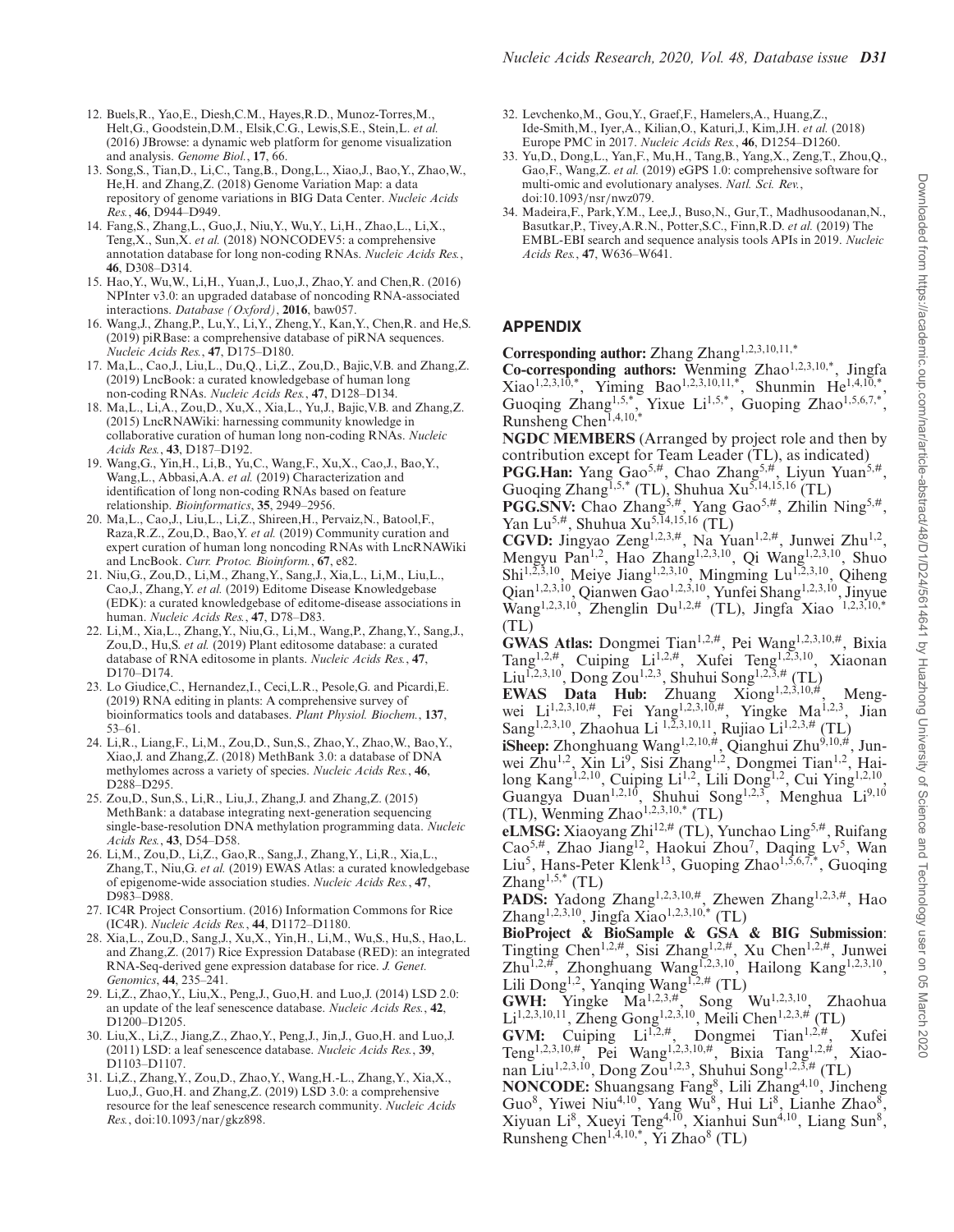**piRBase:** Jiajia Wang4,10,#, Peng Zhang4,#, Yanyan Li4,10, Yu Zheng<sup>4,10</sup>, Runsheng Chen<sup>1,4,10,\*</sup>, Shunmin He<sup>1,4,10,\*</sup> (TL)

**NPInter:** Xueyi Teng4,10,#, Xiaomin Chen4,10,#, Hua  $Xue^{4,10,\#}$ , Yiheng Teng<sup>4,10</sup>, Peng Zhang<sup>4</sup>, Quan Kang<sup>4</sup>, Yajing Hao<sup>4</sup>, Yi Zhao<sup>8</sup>, Runsheng Chen<sup>1,4,10,\*</sup>, Shunmin  $He^{1,4,\overline{1}0,*}$  (TL)

LncBook & LncRNAWiki: Jiabao Cao<sup>1,2,3,10,#</sup>, Lin Liu<sup>1,2,3,10,#</sup>, Zhao Li<sup>1,2,3,10,#</sup>, Qianpeng Li<sup>1,2,3,10</sup>, Dong Zou<sup>1,2,3</sup>, Qiang Du<sup>1,2,3,10</sup>, Amir A. Abbasi<sup>25</sup>, Huma Shireen<sup>25</sup>, Nashaiman Pervaiz<sup>25</sup>, Fatima Batool<sup>25</sup>, Rabail Z. Raza<sup>25</sup>, Lina Ma<sup>1,2,3,#</sup> (TL)

**EDK & PED:** Guangyi Niu<sup>1,2,3,10,#</sup>, Yuansheng Zhang<sup>1,2,3,10,#</sup>, Dong Zou<sup>1,2,3,#</sup>, Tongtong Zhu<sup>1,2,3,10,11</sup>, Jian Sang<sup>1,2,3,10</sup>, Mengwei Li<sup>1,2,3,10</sup>, Lili Hao<sup>1,2,3,#</sup> (TL)

MethBank: Dong Zou<sup>1,2,3,#</sup>, Guoliang Wang<sup>24,#</sup>, Mengwei Li<sup>1,2,3,10,#</sup>, Rujiao Li<sup>1,2,3,#</sup> (TL)

**EWAS Atlas:** Mengwei Li<sup>1,2,3,10,#</sup>, Rujiao Li<sup>1,2,3</sup>, Yiming Bao<sup>1,2,3,10,11,\*</sup> (TL)

**IC4R:** Jun Yan<sup>17,#</sup>, Jian Sang<sup>1,2,3,10,#</sup>, Dong Zou<sup>1,2,3,#</sup>, Chen Li<sup>22</sup>, Zhennan Wang<sup>10,23</sup>, Yuansheng Zhang<sup>1,2,3,10</sup>, Tongtong Zhu1,2,3,10,11, Shuhui Song1,2,3 (TL), Xiangfeng Wang<sup>17</sup> (TL), Lili Hao<sup>1,2,3</sup> (TL)

LSD: Zhonghai Li<sup>18,#</sup> (TL), Yang Zhang<sup>1,2,3,10,#</sup>, Dong Zou<sup>1,2,3</sup>, Yi Zhao<sup>19</sup>, Houling Wang<sup>18</sup>, Yi Zhang<sup>18</sup>, Xinli Xia<sup>18,20</sup>, Hongwei Guo<sup>18,21</sup>, Zhang Zhang<sup>1,2,3,10,11,\*</sup>

**Database Commons:** Dong Zou1,2,3,#, Lina Ma1,2,3,# (TL)

**eGPS Cloud:** Lili Dong1,2,#, Bixia Tang1,2,#, Junwen Zhu<sup>1,2,#</sup>, Qing Zhou<sup>1,2,10</sup>, Zhonghuang Wang<sup>1,2,10</sup>, Hongen Kang<sup>1,2,10</sup>, Xu Chen<sup>1,2</sup>, Li Lan<sup>1,2</sup>, Yiming Bao<sup>1,2,3,10,11,\*</sup>  $(TL)$ , Wenming Zhao<sup>1,2,3,10,\*</sup> (TL)

**BIG Search:** Dong Zou<sup>1,2,3,#</sup> (TL)

**BIG SSO:** Junwei Zhu1,2,# (TL), Bixia Tang1,2,#

**BHBD:** Yiming Bao<sup>1,2,3,10,11,\*, Li Lan<sup>1,2</sup>, Xin Zhang<sup>1,2</sup>,</sup>

Yingke Ma<sup>1,2,3</sup>, Yongbiao Xue<sup>26</sup> (Project Leader)

Hardware & System Administration: Yubin Sun<sup>1,2</sup>, Shuang Zhai<sup>1,2</sup>, Lei Yu<sup>1,2</sup>, Mingyuan Sun<sup>1,2</sup>, Huanxin Chen<sup>1,2</sup> (TL)

Writing Group: Zhang Zhang<sup>1,2,3,10,11,\*</sup>, Wenming Zhao<sup>1,2,3,10,\*</sup>, Jingfa Xiao<sup>1,2,3,10,\*</sup>, Yiming Bao<sup>1,2,3,10,11,\*</sup>, Lili  $Hao<sup>1,2,3</sup>$ 

**NGDC PARTNERS** (Listed in alphabetical order by database names)

AnimalTFDB: Hui Hu<sup>27</sup>, An-Yuan Guo<sup>27</sup>

dbPAF & WERAM: Shaofeng Lin<sup>27</sup>, Yu Xue<sup>27</sup>

**dbPPT:** Chenwei Wang27, Yu Xue27

**dbPSP:** Wanshan Ning<sup>27</sup>, Yu Xue<sup>27</sup>

CellMarker: Xinxin Zhang<sup>28</sup>, Yun Xiao<sup>28</sup>, Xia Li<sup>28</sup>

**CGDB:** Yiran Tu<sup>27</sup>, Yu Xue<sup>27</sup>

**circAtlas:** Wanying Wu29, Peifeng Ji29, Fangqing Zhao29

**DEG & DoriC:** Hao Luo<sup>30,31,32</sup>, Feng Gao<sup>30,31,32</sup>

**iEKPD:** Yaping Guo<sup>27</sup>, Yu Xue<sup>27</sup>

GenTree: Hao Yuan<sup>33,34</sup>, Yong E. Zhang<sup>10,33,34</sup>

**hTFtarget:** Qiong Zhang<sup>27</sup>, An-yuan Guo<sup>27</sup>

**iUUCD:** Jiaqi Zhou<sup>27</sup>, Yu Xue<sup>2</sup>

LncRNADisease: Zhou Huang<sup>35</sup>, Oinghua Cui<sup>35,36</sup>

**lncRNASNP:** Ya-Ru Miao<sup>27</sup>, An-Yuan Guo<sup>27</sup>

MiCroKiTS: Chen Ruan<sup>27</sup>, Yu Xue<sup>27</sup>

**PceRBase:** Chunhui Yuan<sup>37</sup>, Ming Chen<sup>37</sup>

PlantTFDB: Jin-Pu Jin<sup>38</sup>, Feng Tian<sup>38</sup>, Ge Gao<sup>38</sup>

**PLMD:** Ying Shi<sup>27</sup>, Yu Xue<sup>27</sup>

PTMD: Lan Yao<sup>27</sup>, Yu Xue<sup>27</sup>, Qinghua Cui<sup>35,36</sup>

RhesusBase: Xiangshang Li<sup>39</sup>, Chuan-Yun Li<sup>39</sup>

**SEGreg:** Qing Tang<sup>27</sup>, An-Yuan Guo<sup>27</sup>

THANATOS: Di Peng<sup>27</sup>, Yu Xue<sup>27</sup>

<sup>1</sup>National Genomics Data Center, Beijing 100101, China <sup>2</sup>BIG Data Center, Beijing Institute of Genomics, Chinese Academy of Sciences, Beijing 100101, China

3CAS Key Laboratory of Genome Sciences and Information, Beijing Institute of Genomics, Chinese Academy of Sciences, Beijing 100101, China

4Key Laboratory of RNA Biology, Center for Big Data Research in Health, Institute of Biophysics, Chinese Academy of Sciences, Beijing 100101, China

5Bio-Med Big Data Center, Key Laboratory of Computational Biology, CAS-MPG Partner Institute for Computational Biology, Shanghai Institute of Nutrition and Health, Chinese Academy of Sciences, Shanghai 200231, China

6CAS Key Laboratory of Synthetic Biology, Institute of Plant Physiology and Ecology, Shanghai Institutes for Biological Sciences, Chinese Academy of Sciences, Shanghai 200231, China

7Center for Quantitative Synthetic Biology, Institute of Synthetic Biology, Shenzhen Institutes of Advanced Technology, Chinese Academy of Sciences, Shenzhen, China

8Key Laboratory of Intelligent Information Processing, Advanced Computer Research Center, Institute of Computing Technology, Chinese Academy of Sciences, Beijing 100190, China

9CAS Key Laboratory of Animal Ecology and Conservation Biology, Institute of Zoology, Chinese Academy of Sciences, Beijing 100101, China

10University of Chinese Academy of Sciences, Beijing 100049, China

<sup>11</sup>School of Future Technology, University of Chinese Academy of Sciences, Beijing 100049, China

12Yunnan Institute of Microbiology, School of Life Sciences, Yunnan University, Kunming, Yunnan 650091, China

<sup>13</sup>School of Natural and Environmental Sciences, Ridley Building 2, Newcastle University, Newcastle upon Tyne, UK

<sup>14</sup>School of Life Science and Technology, ShanghaiTech University, Shanghai 201210, China

<sup>15</sup>Center for Excellence in Animal Evolution and Genetics, Chinese Academy of Sciences, Kunming 650223, China

<sup>16</sup>Collaborative Innovation Center of Genetics and Development, Shanghai 200438, China

<sup>17</sup>Department of Crop Genomics and Bioinformatics, College of Agronomy and Biotechnology, China Agricultural University, Beijing 100094, China

<sup>18</sup>Beijing Advanced Innovation Center for Tree Breeding by Molecular Design, Beijing Forestry University, Beijing 100083, China

<sup>19</sup>College of Life Sciences, Peking University, Beijing 100871, China

20College of Biological Sciences and Biotechnology, National Engineering Laboratory for Tree Breeding, Beijing Forestry University, Beijing 100083, China